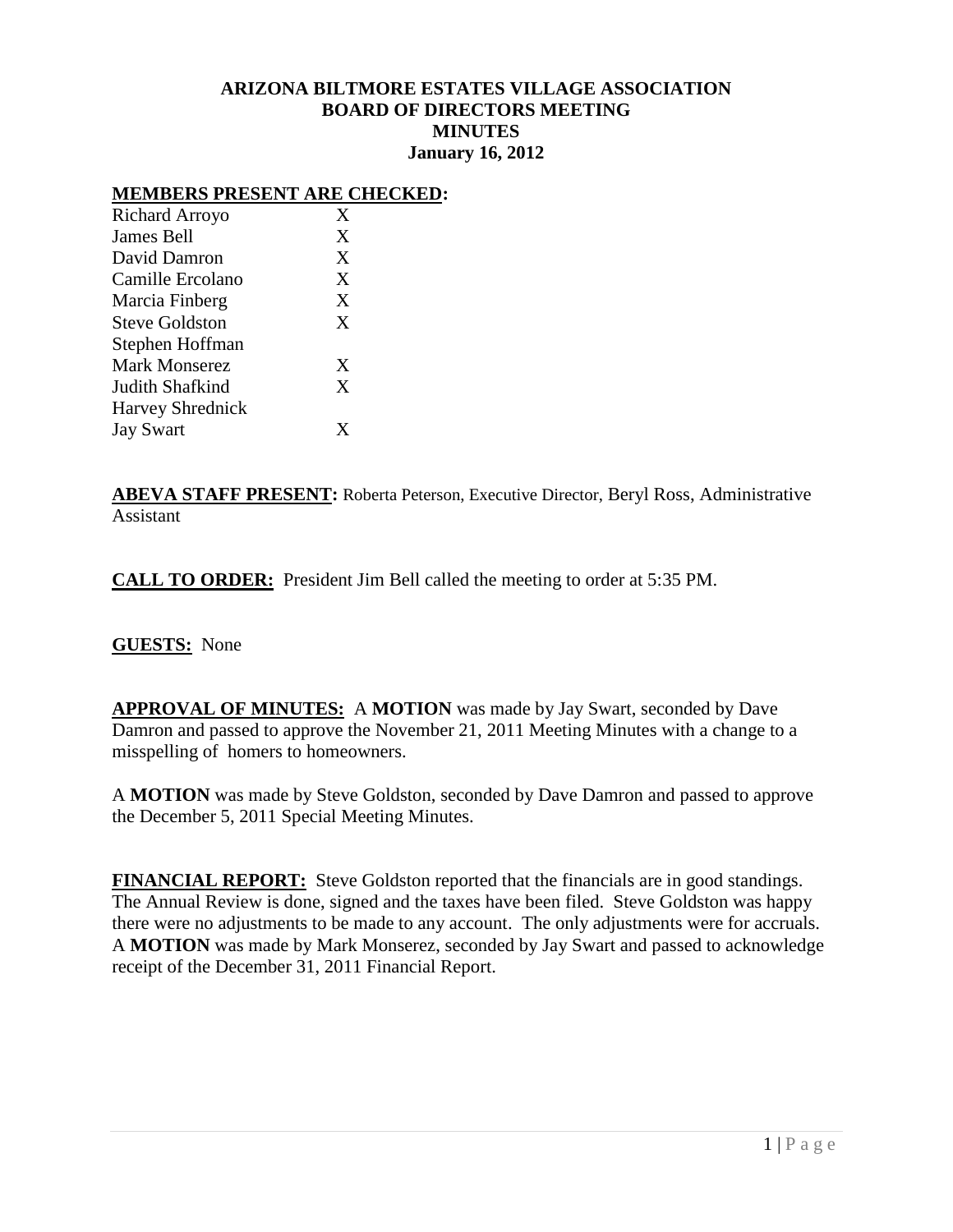# **COMMITTEE REPORTS**

**CEVPC –** Jay reported the January meeting was canceled.

**Security –** Jay Swart reported the resort having trucks park on Arizona Biltmore Circle is still an issue. Jay has contacted the City of Phoenix to make a complaint and called Jesse Duenas, head of security at the Biltmore Resort. Jay said the resort has not fulfilled the agreement that was to be finished by November 30, 2011.

# **BOARD DECISIONS/INFO**

**Annual Meeting Agenda –** Roberta Peterson presented the agenda for the annual meeting and it was approved as is except there will only be one speaker due to the resignation of Andrew Stegen.

**BAP Lunch –** Roberta Peterson advised the board that the luncheon will be held January 24th, at Bluewater Grill. It was confirmed that Jim Bell, Jay Swart and Richard Arroyo will attend.

**CAI \$1.00 per door –** Roberta Peterson wanted to make the donation already in the budget to the Community Associations Institute Legislative Fund of \$1.00 per door earlier than usual. A **MOTION** was by Mark Monserez, seconded by Richard Arroyo and passed 6 yes, 3 no, to abstain from donating to the CAI \$1.00 per door.

**Thunderbird Trail –** It was brought to Roberta's attention from a homeowner of Fairway Lodge who assumed Thunderbird Trail was ABEVA's responsibility that Thunderbird Trail is in bad shape with big cracks and rough and/or uneven surfaces. Roberta has spoken with Doug Cole and the Resort is having their budget meeting this month. Doug will get back with Roberta when he returns from the budget meeting in Boston. Fairways Lodge Board of Directors was sent a letter explaining the Resorts responsibility of maintaining Thunderbird Trail.

Roberta Peterson received a letter via e-mail regarding the safety on Biltmore roads. Marcia Finberg said that she would put something in the Brief regarding walking on the road.

**Update on B. Greens walls facing Golf Course –** Roberta reported that she and Dick Bates, General Manager for the Golf Course, took Scott Ring, Property Manager for Biltmore Greens and Robert Briney, President of Biltmore Greens to see how bad the walls have become and to inform them that it is not the responsibility of the golf course. They will be discussing the walls at the next Greens Board Meeting.

**NEW BUSINESS** – A Mr. Gains called and stated that due to a missing STOP sign he was hit exiting the resort onto Camino Acequia. A report has been made to the insurance company. The sign has been replaced by the resort. Another sign was stolen from Coulter and BED. ABEVA has ordered a new one. .

Judy Shafkind thought the issue of rewording the bylaws at the Dec  $5<sup>th</sup>$  meeting was not handled well and wanted to discuss it again. After discussion a **MOTION** was made by David Damron, seconded by Mark Monserez and passed 6 yes, 3 no, to delete 2 sentences in the bylaws. *Section*